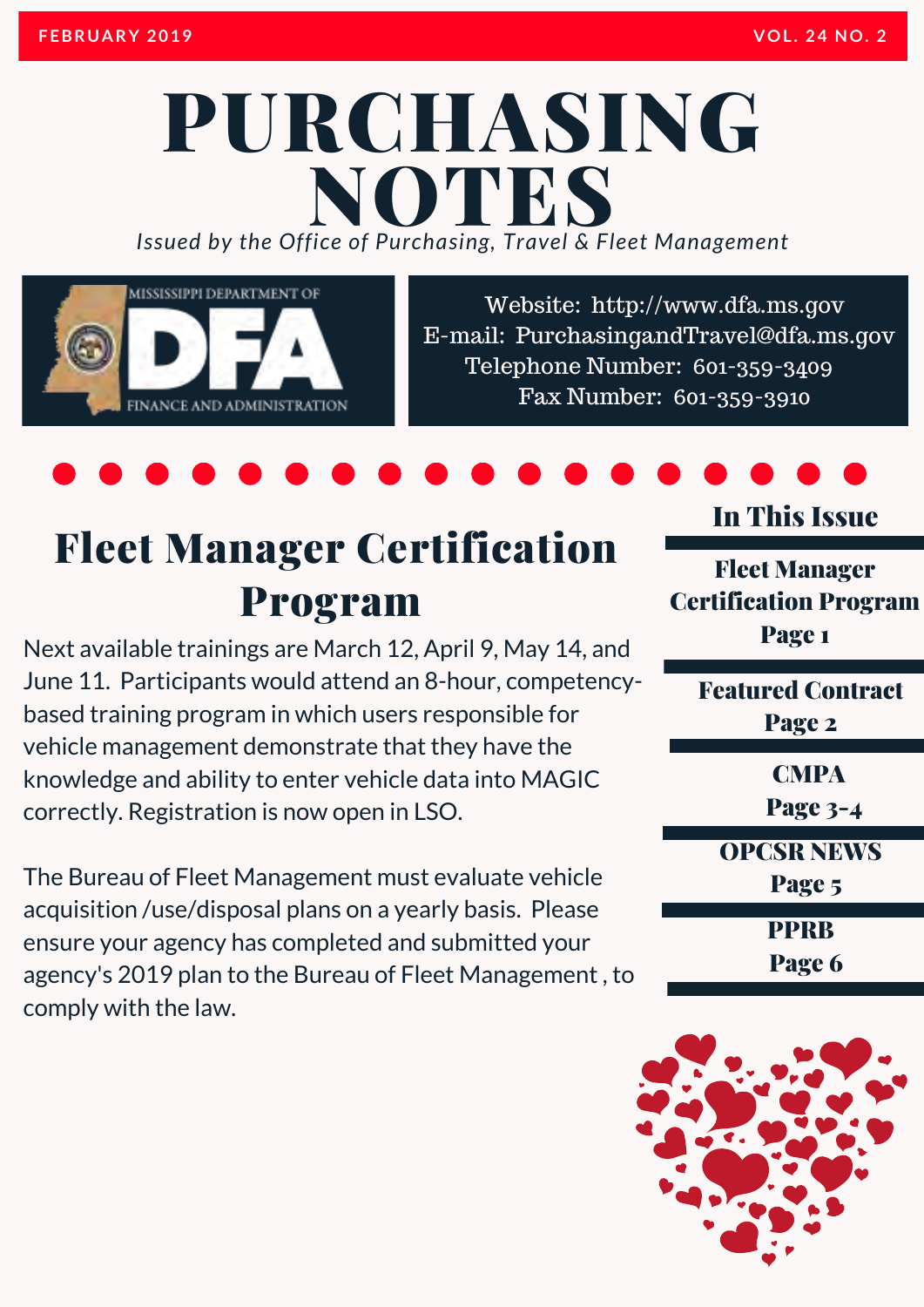### Featured Contract: Office Supplies

Dates of Contract: November 1, 2018 – October 31, 2019, Renewal 4 (Final). This is the fourth (4th) and final renewal for these contracts. When these contracts expire on 10/31/19 a new competitive contract will go in effect on 11/1/19 after it has been competitively bid and awarded to the lowest bidder meeting specifications.

> Vendors on Contract: Barefield Workplace Solutions and Mississippi Industries for The Blind

State Contract Number: (8200017771, Barefield Workplace Solutions) and (8200022226, Mississippi Industries for The Blind)

Vendors: Barefield Workplace Solutions Prime Supplier; Supplier ID # (3100000809). Contact and ordering information can be found on the last page of attachment, Barefield Office Supply Extension Contract 4. Mississippi Industries for The Blind Prime Supplier; Supplier ID # (3100015748). Contact and ordering information can be found on the last page of attachment, MS Industries for The Blind Office Supplies Extension Contract 4.

Contract Analyst: James Brabston, James.Brabston@dfa.ms.gov

Remember State Agencies must use OPTFM competitive bid contracts and governing authorities may use OPTFM competitive bid contracts.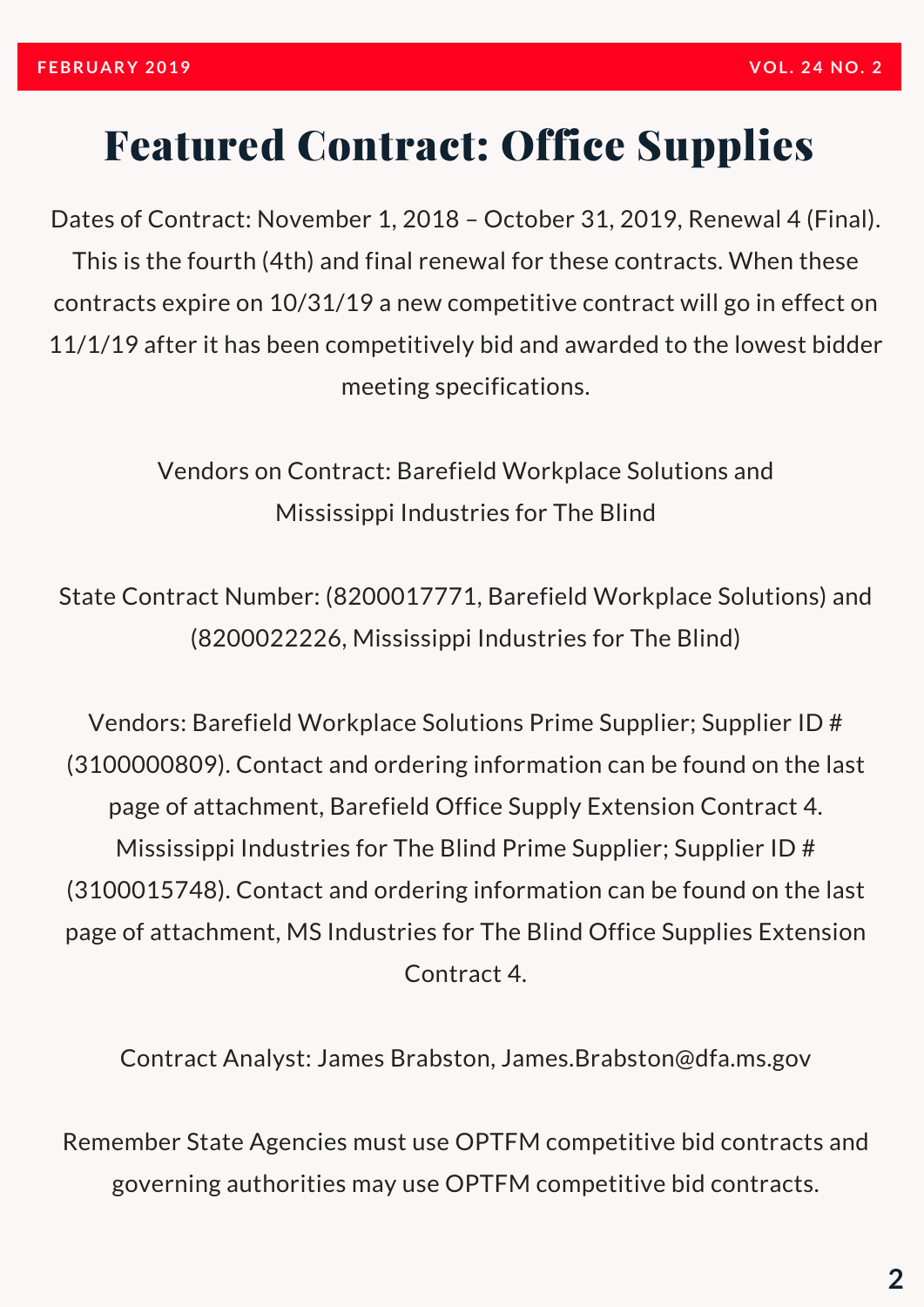**F E B R U A R Y 2 0 1 9 V O L . 2 4 N O . 2**



### **CONGRATULATIONS TO THE JANUARY 2019**

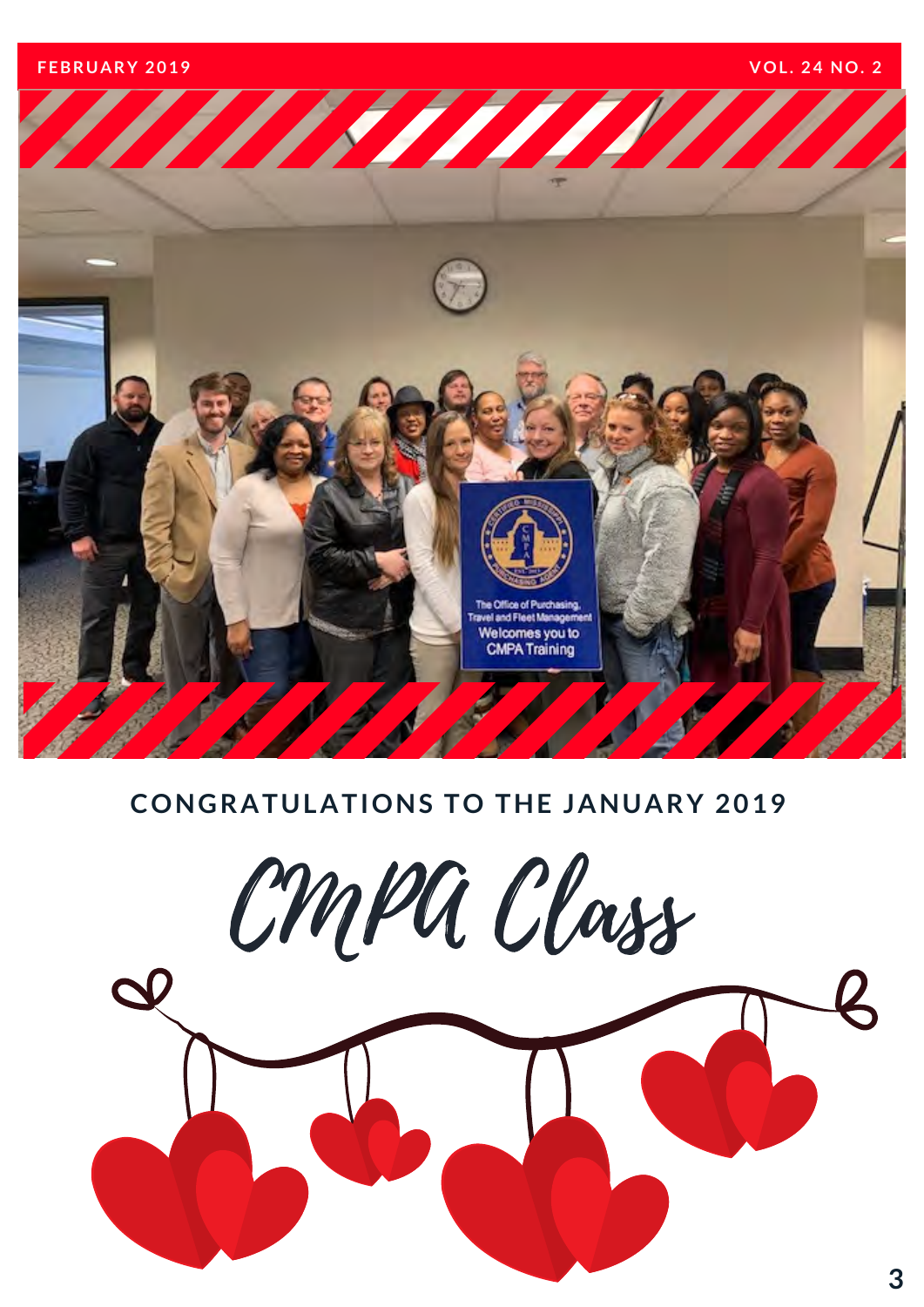# Certified Mississippi Purchasing Agent Upcoming Course Dates March 26-28, 2019

**NEXT CLASS** 

# **MAY 21-23,2019**

If you are interested in taking the CMPA course, please visit the link: http://www.dfa.ms.gov/dfa-offices/purchasing-travel-and-fleet[management/bureau-of-marketing-travel-and-card-programs/cmpa](http://www.dfa.ms.gov/dfa-offices/purchasing-travel-and-fleet-management/bureau-of-marketing-travel-and-card-programs/cmpa-training/)training/ for detailed instructions.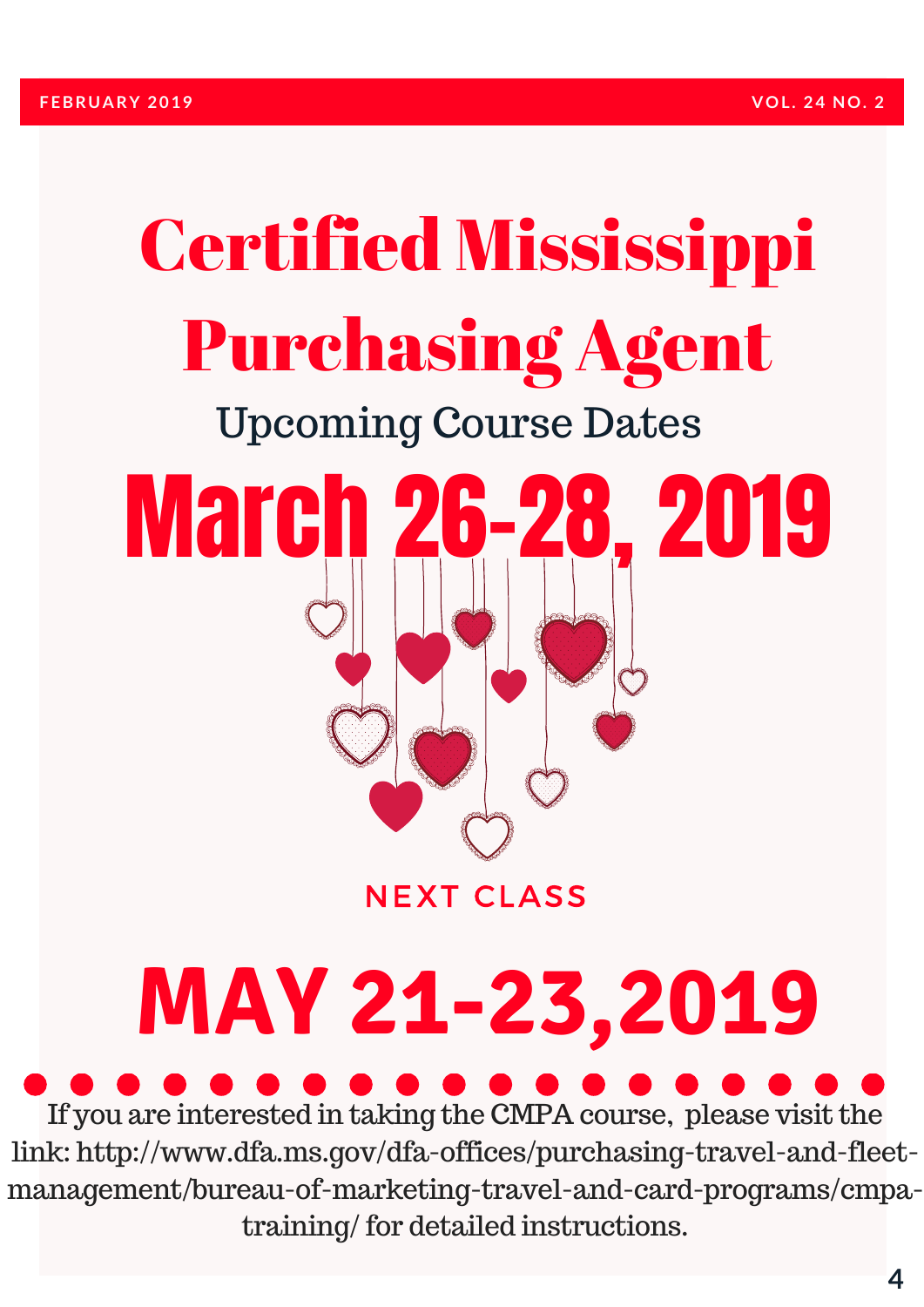# **OPCSR NEWS**

The DFA Office of Personal Service Contract Review's Overview and Updates Class is an engaging and informative 1 day tutorial designed specifically for Mississippi state agency purchasing and procurement professionals.

Participants learn about the Office of Personal Service Contract Review, the Public Procurement Review Board, types of procurements, common mistakes in procuring service contracts, new statutory & regulatory requirements including HB 1109, and best practices in a classroom setting.

The class is held bimonthly and participants are required to sign up for the training class exclusively in the LSO system. The next training will be held on Friday, February 22, 2019 in the Woolfolk Annex Building room 209.

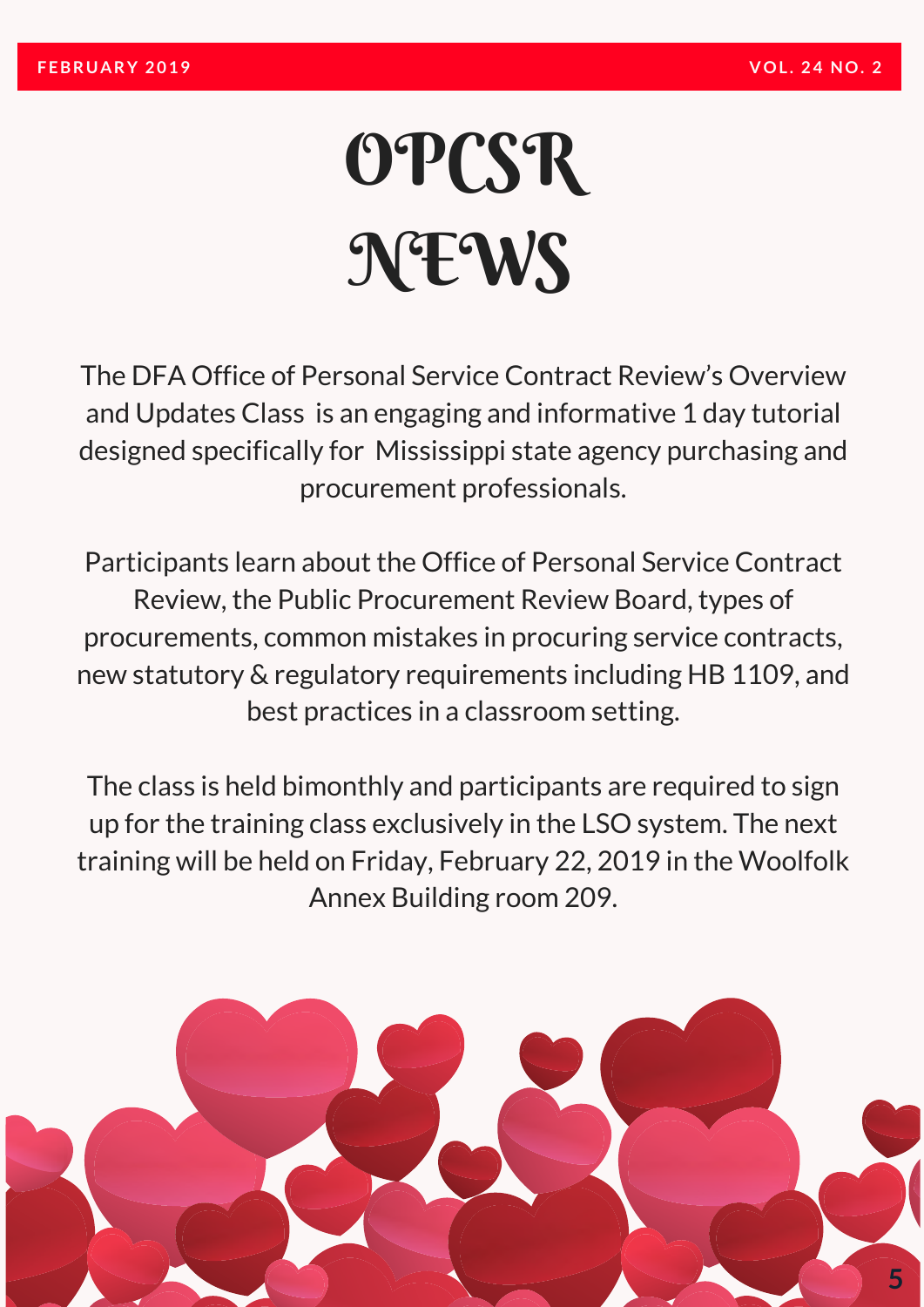# PPRB

### **PPRB Meeting Date**

January 9, 2019 9:00 a.m. February 6, 2019 9:00 a.m. March 6, 2019 9:00 a.m. April 3, 2019 9:00 a.m. May 1, 2019 9:00 a.m. June 5, 2019 9:00 a.m. July 10, 2019 9:00 a.m. August 7, 2019 9:00 a.m. September 4, 2019 9:00 a.m. October 2, 2019 9:00 a.m. November 6, 2019 9:00 a.m. December 4, 2019 9:00 a.m.

#### **Submission Deadlines**

December 5, 2018 January 9, 2019 February 6, 2019 March 6, 2019 April 3, 2019 May 1, 2019 June 5, 2019 July 10, 2019 August 7, 2019 September 4, 2019 October 2, 2019 November 6, 2019 December 4, 2019